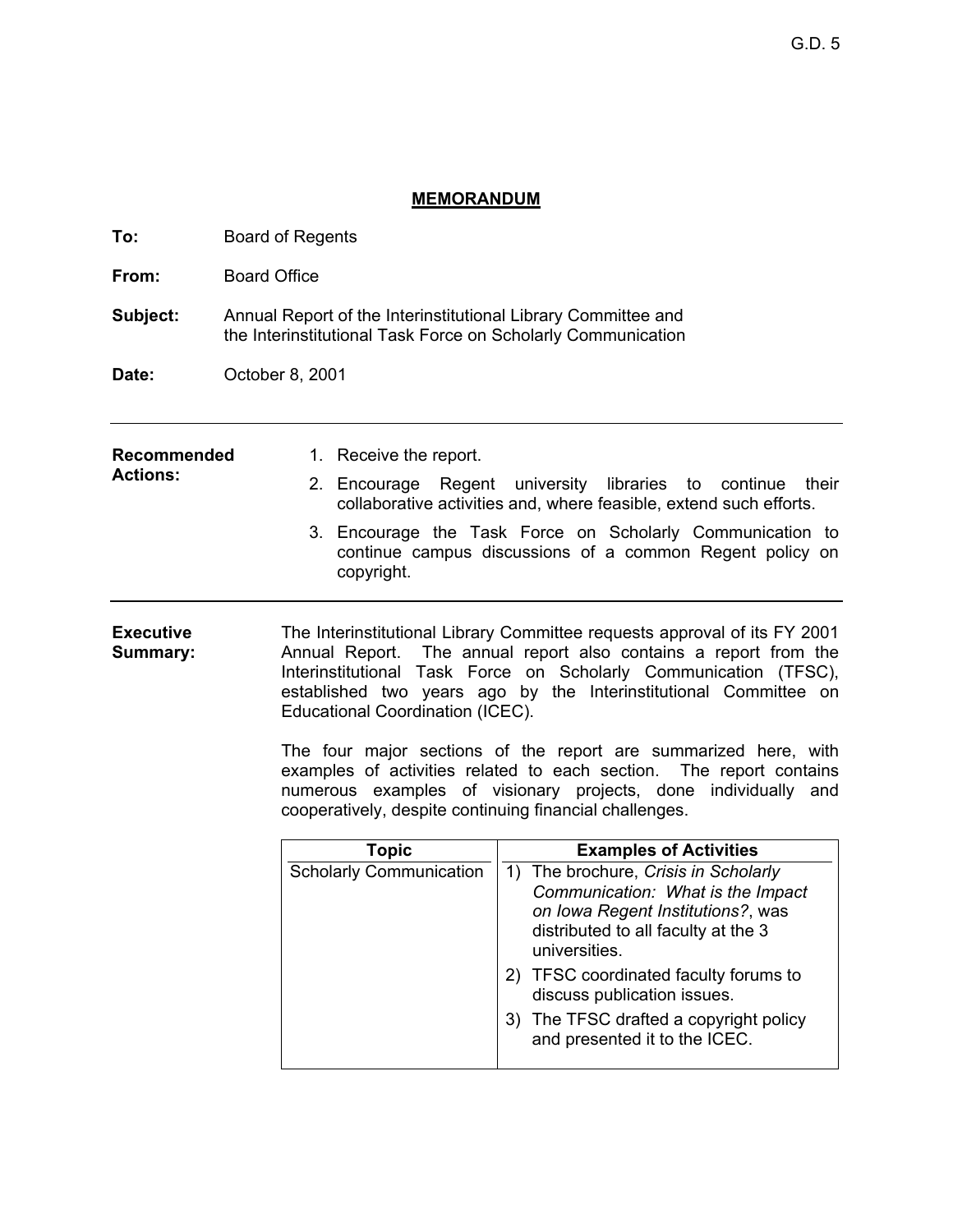| <b>Topic</b>                                                 | <b>Examples of Activities</b>                                                                                                                                        |  |  |
|--------------------------------------------------------------|----------------------------------------------------------------------------------------------------------------------------------------------------------------------|--|--|
| Cooperative<br><b>Interinstitutional Library</b><br>Programs | 1) Collection development: The<br>universities were able to purchase 718<br>titles through Elsevier's ScienceDirect;<br>713 electronic books through<br>netLibrary). |  |  |
|                                                              | Information Technology: a variety of<br>2)<br>new projects have begun.                                                                                               |  |  |
|                                                              | Interlibrary loan activities: over 8,000<br>3)<br>requests (down 1% from previous<br>year).                                                                          |  |  |
|                                                              | 4) Preservation efforts: savings<br>generated from contract to bind<br>periodicals.                                                                                  |  |  |
| <b>Statewide Cooperative</b><br><b>Activities</b>            | Library Services Task Force projected<br>1)<br>library needs of lowa citizens and<br>suggested solutions.                                                            |  |  |
|                                                              | 2)<br><b>Statewide Database Advisory</b><br>Committee is developing ways to<br>increase sharing of electronic<br>information by lowa libraries.                      |  |  |
| <b>Institutional Reports</b>                                 | Descriptions of SUI, ISU, and UNI library<br>projects. Each library is making significant<br>efforts to<br>bridge physical and<br>virtual<br>resources.              |  |  |

| Link to<br><b>Strategic Plan:</b>    | There are no objectives, strategies, or action steps in the Board's<br>Strategic Plan that refer directly to the libraries at the Regent universities.<br>However, Key Result Area 1.0.0.0, Quality, assumes that strong<br>educational institutions need strong libraries. As noted below, each of<br>the new university strategic plans refers to the role of the library.                                                                                                                                                                                                                                                                                                                                                                                                                                          |
|--------------------------------------|-----------------------------------------------------------------------------------------------------------------------------------------------------------------------------------------------------------------------------------------------------------------------------------------------------------------------------------------------------------------------------------------------------------------------------------------------------------------------------------------------------------------------------------------------------------------------------------------------------------------------------------------------------------------------------------------------------------------------------------------------------------------------------------------------------------------------|
| Board Plan                           | • Strategy 1.1.4.0 Strengthen research, creative work, and<br>service by the Regent universities.<br>• Action Step 4.4.2.3 Explore opportunities for partnership among<br>the Regent institutions and with other sectors of education.                                                                                                                                                                                                                                                                                                                                                                                                                                                                                                                                                                                |
| University<br><b>Strategic Plans</b> | <b>SUI</b> – The University's new strategic plan emphasizes an intellectually<br>fulfilling undergraduate experience, distinguished research, artistic<br>creation, and enhanced patient care. The University Libraries provide an<br>essential infrastructure that makes these goals attainable.<br><b>ISU</b> – ISU's strategic plan states that library resources and services<br>sustain and enhance learning and discovery. Moreover, the<br>advancement of the electronic library's resources and services<br>represents a measure for advancing information science and technology.<br><b>UNI</b> – Rod Library supports University Goals 1 through 3, by providing<br>equitable access to information resources supporting study and<br>scholarship needs of UNI students, faculty, staff, and the community. |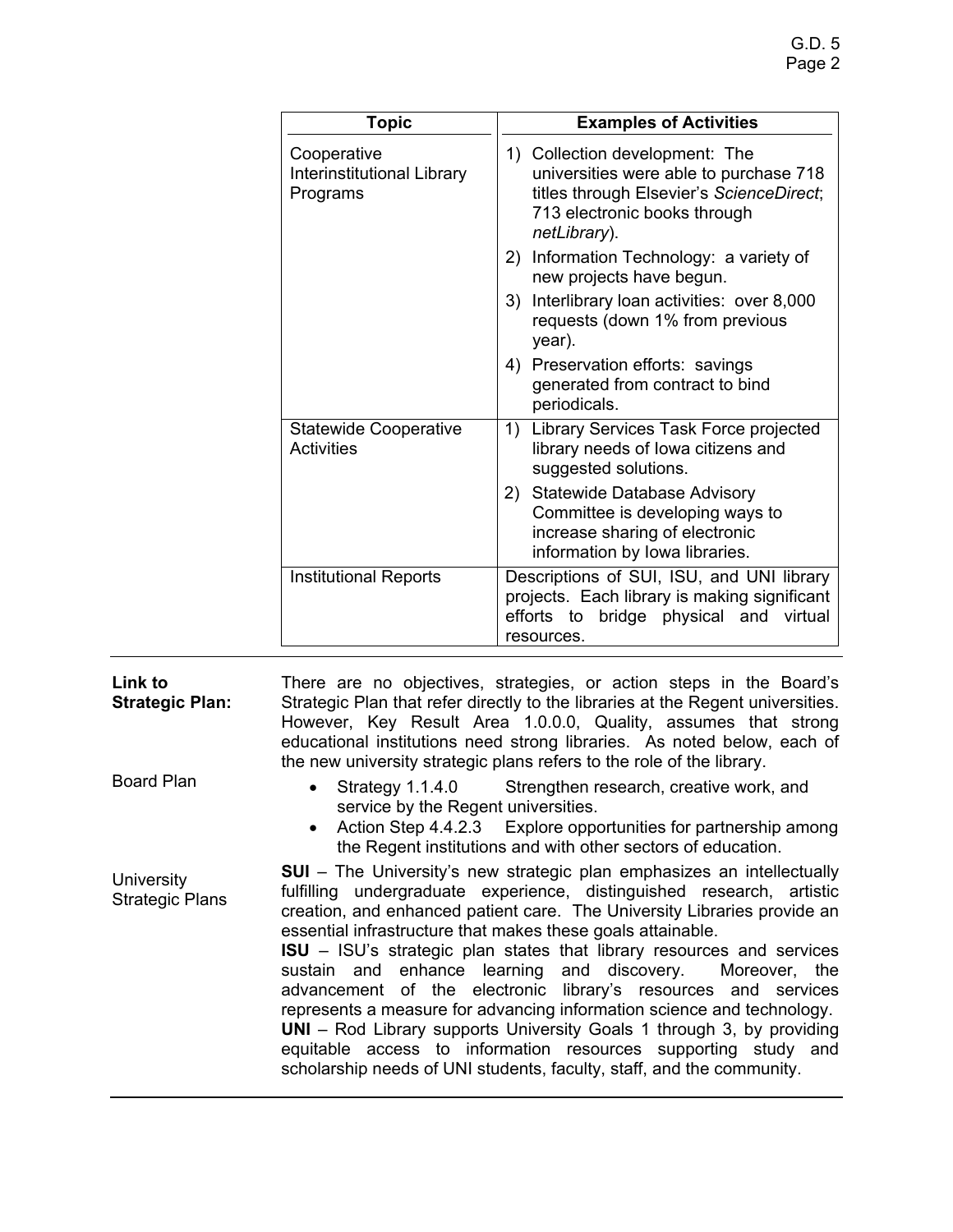#### **Background: Scholarly Communication**

Task Force Charge When the ICEC appointed a Task Force on Scholarly Communications in 1999, its charge to the TFSC was to "explore ways that the libraries of the three universities can more effectively use professional journals, in light of escalating costs and such developments as electronic publication." The membership of the Task Force includes representatives of the faculty senates of each university, and personnel from the library, as well as Board Office staff.

**Scholarly Communication Activities** Following the distribution of the brochure, *Crisis in Scholarly Communication*, Task Force members coordinated meetings of faculty to discuss relevant issues. In general, the forums at the three campuses covered such topics as the escalating costs of professional journals and books, faculty rights regarding copyright, and issues related to electronic publication. Some sessions involved faculty members who are editors of professional journals or who serve on editorial boards. Copies of papers developed at different universities and by such groups as the Association of Research Libraries were distributed. The TFSC found that faculty want to address the crisis with positive proposals. One of the proposed strategies, nation-wide, is to encourage faculty to retain copyright of their research publications.

Copyright Policy Recommendation to ICEC

Task Force has proposed to the ICEC that a policy on copyright include the following:

• Develop common Regents copyright policy for the three universities that would provide for appropriate steps faculty can reasonably be asked to take in order to retain their copyrights. Procedures for its implementation would be the responsibility of each university.

This recommendation does not cover, nor should it affect copyright of instructional materials or patent of inventions or discoveries, which are covered under other existing Board of Regents policies. It would apply only to the copyright of research papers and reports based on research conducted at the Regent universities.

- Develop appropriate support mechanisms for faculty, including education about copyright, model copyright agreements, and a set of minimal expectations for faculty to attempt to retain copyright. This might include access to university-endorsed alternative language for use in copyright agreements as well as in alternative publication systems.
- Support an examination of the impact of copyright and its effects on the publishing process on faculty annual evaluations and promotion and tenure criteria.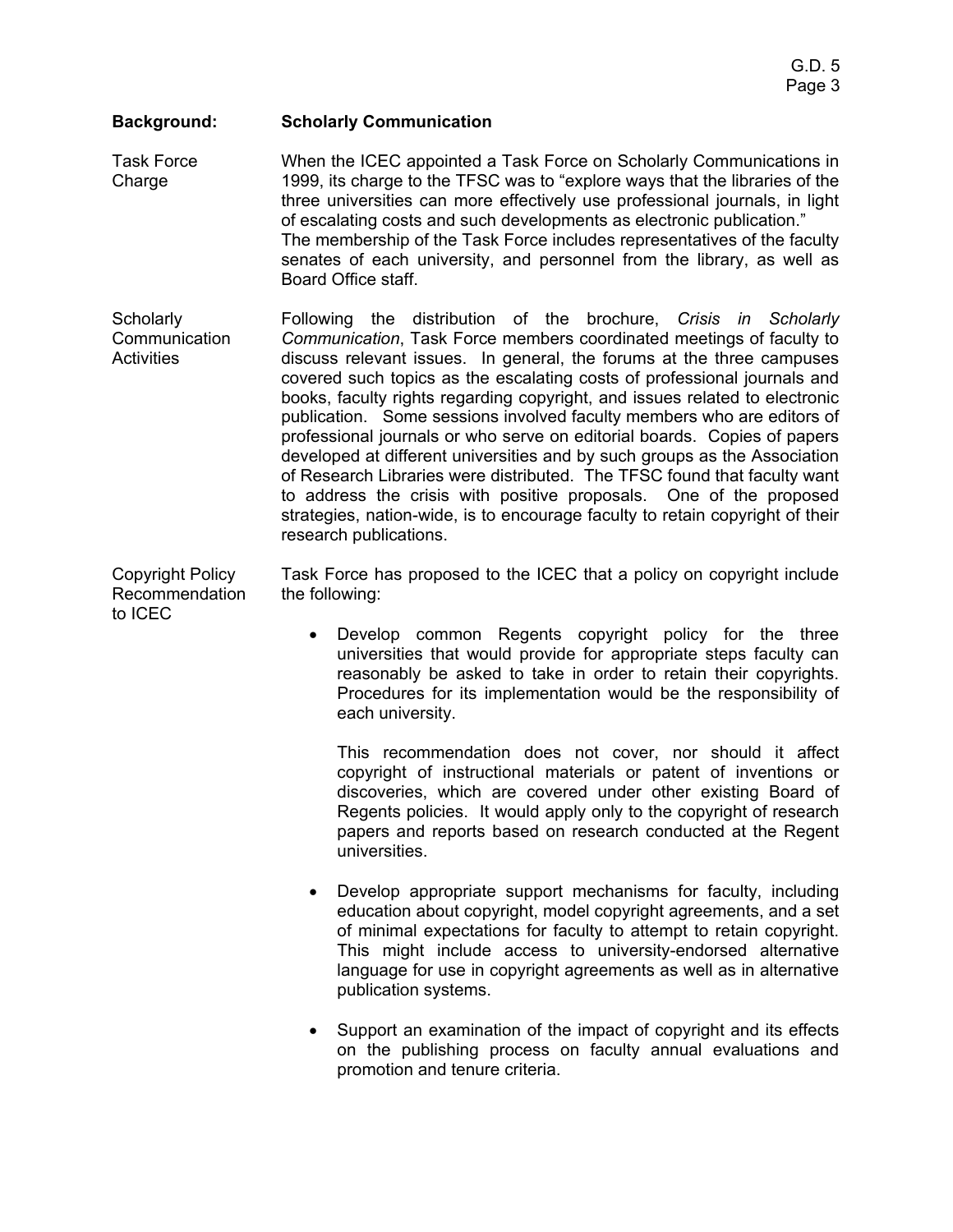## **Interinstitutional Library Committee (ILC)**

The Committee is comprised of the Deans of the three Regent university libraries. It appointed a Reference and Instructional Services Task Force to oversee interinstitutional programs related to electronic reference and instructional services of value to all three libraries.

The ILC is investigating, in cooperation with the State Library of Iowa, the potential of a collective statewide website. Iowans using the proposed site would be able to learn of resources on topics of interest that would be at various public and higher education libraries throughout the state.

Most efforts of the ILC this past year were directed toward expanding electronic access. One part of this was consortial purchases of electronic books and journals.

## **Cooperative Interinstitutional Programs**

**Collection** Development The following are a few examples found in the report on collection development:

- The consortial purchase of Elsevier's *ScienceDirect* provides the three institutions with full text online access to 718 titles. This approach gives faculty and students at any one of the Regent campuses electronic access to the titles held by the other institutions at no additional cost.
- The Regent universities consortially purchased 713 electronic books through *netLibrary*. The collections focus on business, computer science, and education. Again, all three campuses now share access to these books, but at the cost of a single purchase.
- Continued joint licensing by all three institutions of Statistical Universe, an important database providing both indexing and data for statistics from state and federal governments and international sources.

Information **Technology** Some of the projects that the ILC explored this past reporting year included:

- Reached an agreement that the universities use a common communications standard to insure accurate access to electronic materials.
- Continue the program of Information Technology staff visits to other Regent campuses.
- To address a major problem at all three institutions on how to promote staff without having to resort to reclassification, the libraries will share position descriptions and prepare a joint statement on hiring and salaries.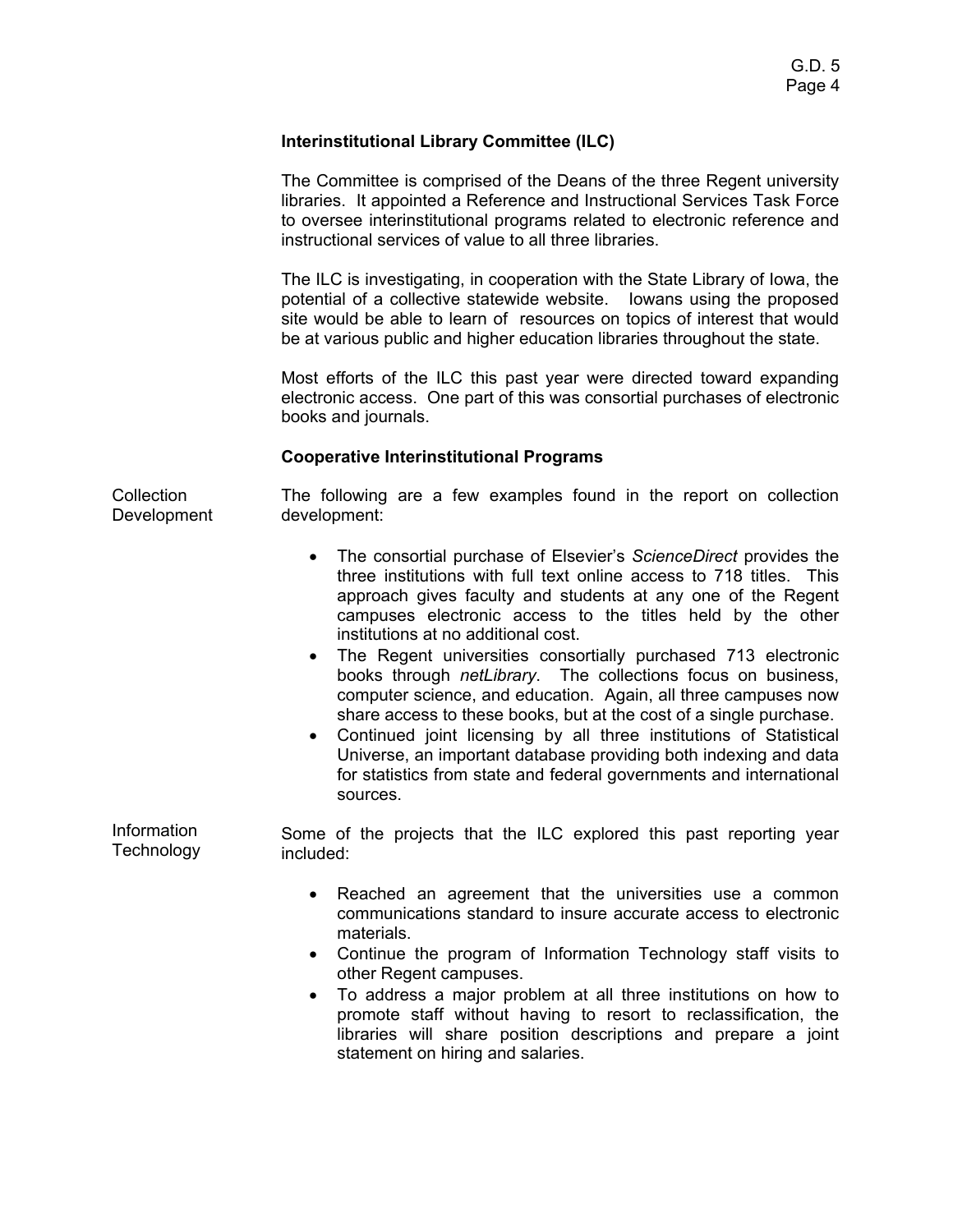| Interlibrary |                                                                                                                                                                                                                                                                                                                                                                                                                                                                                                    |
|--------------|----------------------------------------------------------------------------------------------------------------------------------------------------------------------------------------------------------------------------------------------------------------------------------------------------------------------------------------------------------------------------------------------------------------------------------------------------------------------------------------------------|
| Loan         | Since June 1992, an Interlibrary Loan Task Force has been active in<br>expediting exchanges of library materials. Books, microfilm, and other<br>so-called returnables are sent via 2-day commercial shipper. More<br>recently, electronic means of transfer are used. Most copies are sent via<br>Ariel, a text digitizing software of the Research Libraries Group (RLG).<br>With this technology, articles are scanned, compressed, and sent via the<br>Internet, often in a matter of minutes. |
|              | The overall volume of activity was down 1% compared with FY00. The<br>number of requests in FY01 was 8,005 compared with 8,105 in FY00.                                                                                                                                                                                                                                                                                                                                                            |
| Preservation | The Regent libraries continue their contract with Heckman Bindery, Inc.,                                                                                                                                                                                                                                                                                                                                                                                                                           |

of Indiana. Collectively, the Regent university libraries, including the SUI Law Library, had 72,368 items bound in FY01 at a cost of \$416,975.

> The ISU Library and the SUI Libraries have initiated programs to use digital equipment for preservation purposes, primarily the imaging and facsimile replacement of brittle library materials. Both programs are in the early stages of development.

#### **State-wide Cooperative Activities**

The Regent libraries participated in two major statewide initiatives in FY01. The Iowa Commission on Libraries created the Library Services Task Force. The Task Force was directed to consider what Iowa will be like in the future, and asked to identify what Iowans are likely to need from their information centers. The Task Force submitted its report to the Commission in early 2001. The Commission accepted the report and prioritized the recommendations into two categories – those requiring legislative action and those that could be accomplished by the Iowa library community.

The Statewide Database Advisory Committee consisted of 31 librarians from public, special school, and academic libraries across the state. Of special interest to Regent libraries was the Committee's work in achieving a licensed electronic access to *NewsBank*, which provides access to the *Des Moines Register*, the *Cedar Rapids Gazette*, and the *Chicago Tribune*.

- **Analysis:**  To maintain their role as research universities and a comprehensive regional university, the Regent universities must maintain access to significant scholarship and information for faculty, students, and staff.
- Continued Cost Increases Last year, the libraries reported that both the volume and price of scholarly materials have increased nearly threefold during the last decade, making the task of maintaining access to scholarly information increasingly difficult. Based on a letter from the Interinstitutional Collection Management Council, the ILC will recommend to the ICEC, the following increases, to make up for lost purchasing power and/or inflation.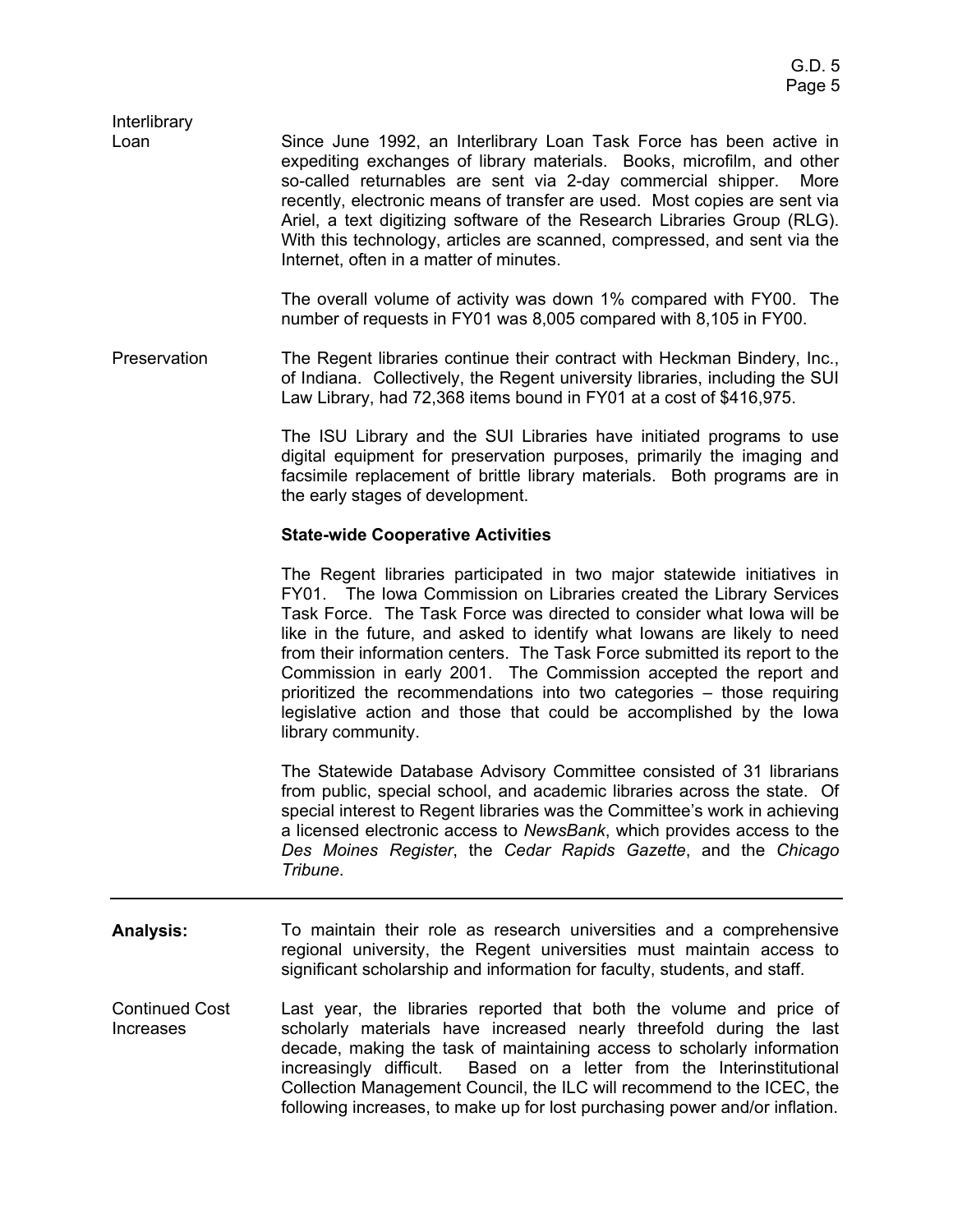- FY2002: 14.5% [9.5% inflation and 5.0% lost purchasing power]
- FY2003: 10.0% [7.7% inflation; 2.3% lost purchasing power]
- FY2004: 10.0% [inflation only]

Each of the University reports that follow provide examples of FY01 under the categories of Information Technology, Collections and Services, Instruction, Outreach, Physical Facilities, Human Resources, and Consortial Activities.

One example from each institution is provided in each category to illustrate the variety of strategies and programs that the institutions are engaged in and attempting to expand services, while under budgets that have been reduced.

| Information                 | • ISU launches e-Library; 20 million hits last year.                                                                                                                                                                                                                                                                                                   |
|-----------------------------|--------------------------------------------------------------------------------------------------------------------------------------------------------------------------------------------------------------------------------------------------------------------------------------------------------------------------------------------------------|
| Technology                  | SUI completed the contractual development of its<br>integrated library system, InfoHawk.                                                                                                                                                                                                                                                               |
|                             | UNI used \$140,000 in student computer fees to<br>complete four projects that benefited students,<br>including licensing new electronic resources, media<br>equipment purchases, and purchasing and installing<br>21 new computers.                                                                                                                    |
| Collections<br>and Services | ISU develops a "one-stop" web page for remote<br>$\bullet$<br>library users.                                                                                                                                                                                                                                                                           |
|                             | SUI has new licenses with Elsevier and Wiley<br>$\bullet$<br>Interscience that provide access to over 1,000<br>science journals.                                                                                                                                                                                                                       |
|                             | UNI purchased licensing agreements such as<br>CatchWord, ATLA Religion Database, Schientific<br>American Online Archive, and LLBA Linguistics and<br>Language Behavior Abstracts.                                                                                                                                                                      |
| Instruction                 | ISU completed the final year of a three-year project<br>$\bullet$<br>to create an Undergrad Commons. The goal of the<br>Commons is to promote research I the<br>undergraduate curriculum through the integration of<br>electronic information resources into core<br>undergraduate courses. Over 3,500 students<br>enrolled in 34 classes were served. |
|                             | SUI continued the User Needs Assessment Project,<br>a comparative analysis of three separate surveys of<br>faculty, graduate students, and undergraduates of<br>their satisfaction with current services and<br>resources.                                                                                                                             |
|                             | UNI - Examples were not provided.                                                                                                                                                                                                                                                                                                                      |

Individual **University** Examples